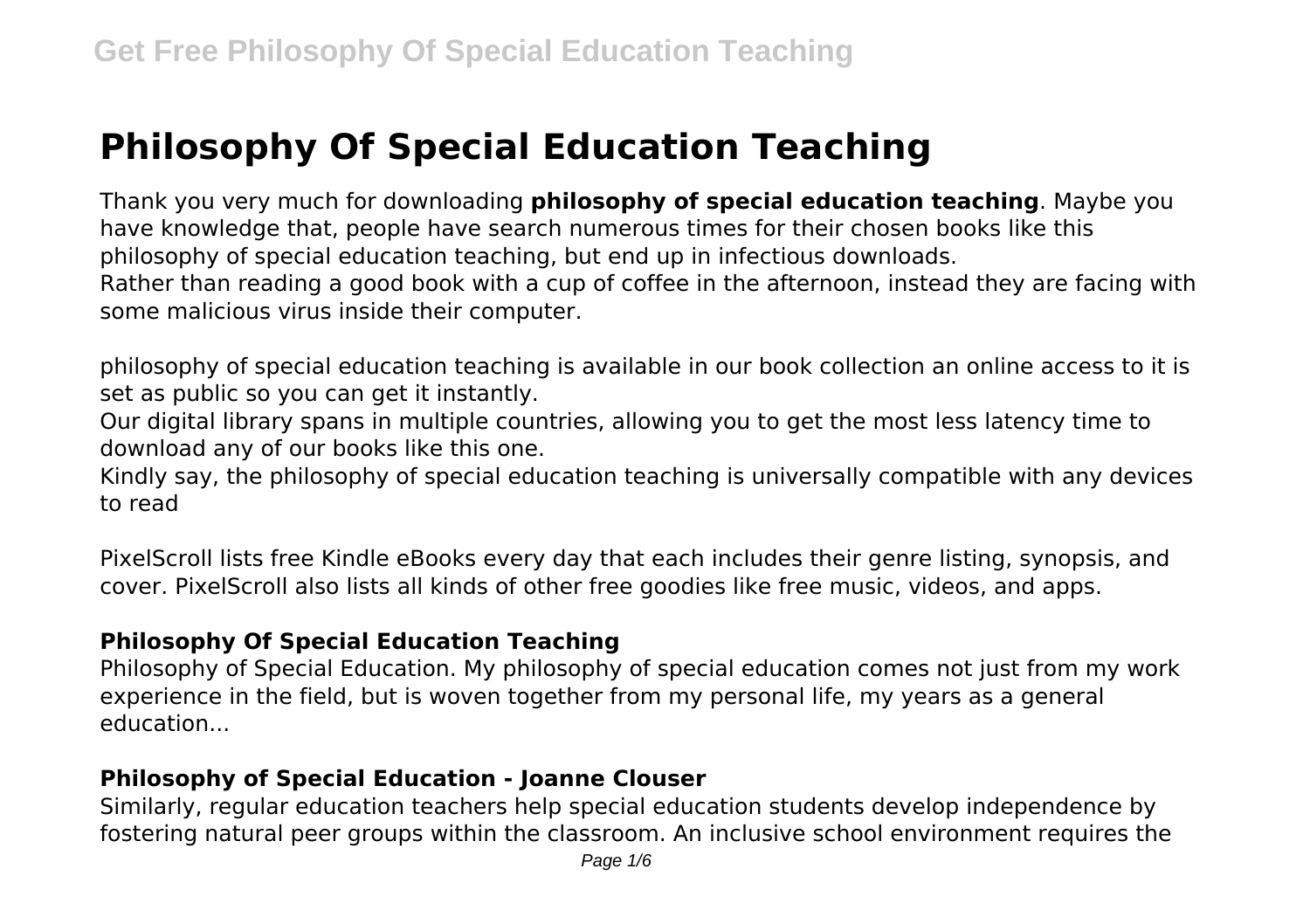commitment of all, accords with our fundamental beliefs, serves the best interests of students and is the end to which our district is dedicated.

#### **Philosophy and What is Special Education?**

That teacher's philosophy detailed perfectly the many roles a special ed teacher–and other teachers–must assume everyday, and it was one that made quite an impression! Bottom line: Choose the technique that you are most comfortable with and use it to express your values and vision as a special education teacher.

#### **Model of a Personal Philosophy for Special Education ...**

The core of my teaching philosophy stems from my special education background. As a special education teacher, I believe with all my heart that every child can learn. Every child has the ability inside them to grow and advance.

## **My Teaching Philosophy - Journey Through Special Education**

Philosophy of Special Education My philosophy of special education is that all students are uniquely special and must have an educational environment where they can grow physically, mentally, emotionally, and socially. Providing a safe environment where students can reach their full potential is my desire.

## **My Personal Philosophy of Special Education Essay | Bartleby**

Special education teachers are highly qualified in methods and adaptations for those children who need to learn how to tell time, count money, wash their hands properly, ride the bus, etc., while also incorporating individualized curriculum standards into their instruction day including: addition, multiplication, spelling, reading and writing to the best of the individual's ability.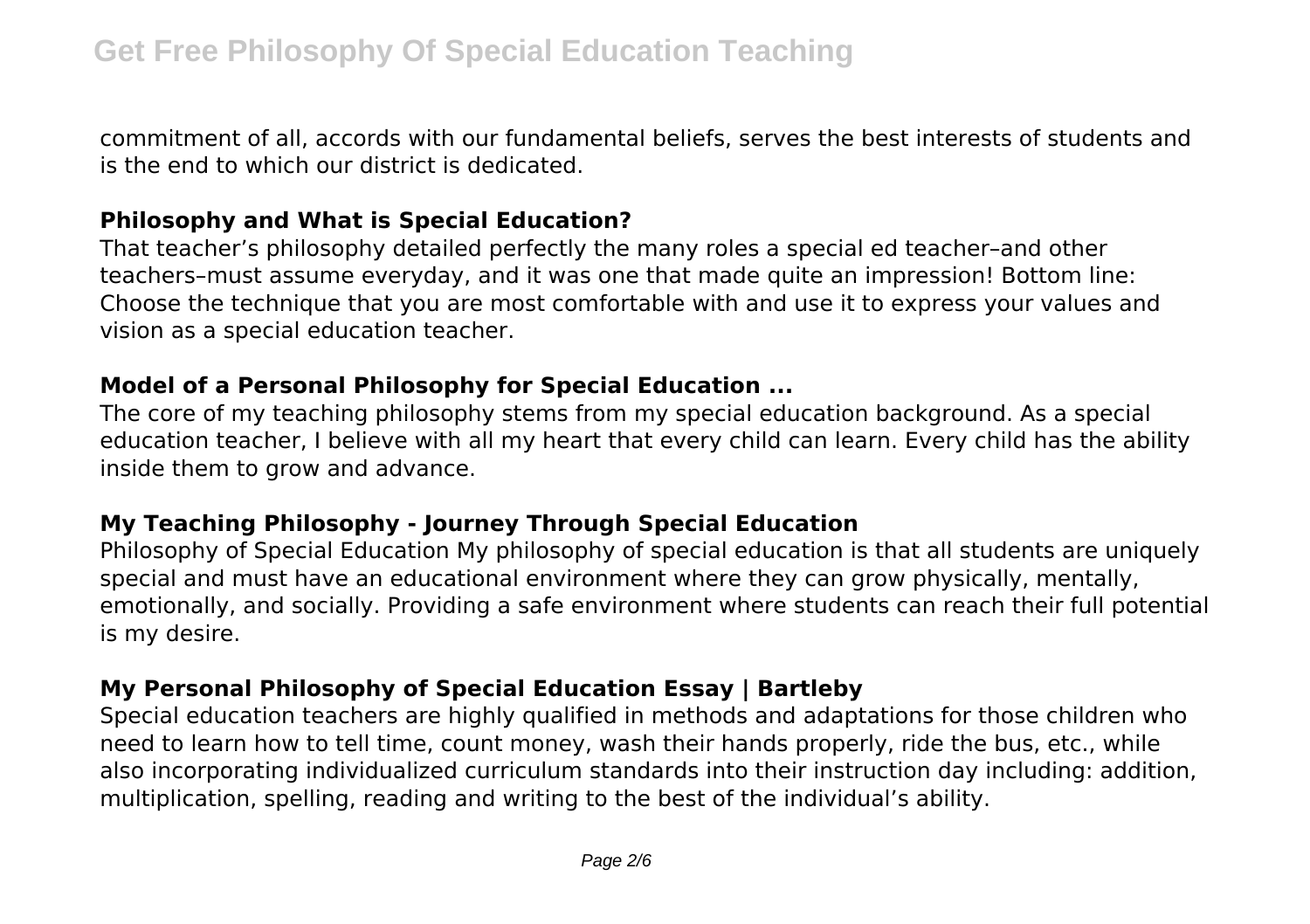## **My Personal Philosophy of Special Education - Lori's SpEd Blog**

These two philosophy samples were focused on an elementary teacher and a special education teacher. In this first example you will see that Roberta's philosophy statement really shows the enthusiasm she exhibits in the classroom to help students achieve academic and social success.

#### **Philosophy of Education Examples | A+ Resumes for Teachers**

"I follow a sociocultural teaching philosophy inspired by Lev Vygotsky. This philosophy is heavily focused on having students communicate with "more knowledgeable others" and learn challenging but achievable tasks that are within their "Zone of Proximal Development". "I embrace a situated learning theory approach to teaching. This theory emphasizes the importance of learning from experts in the contexts in which learning is applied.

#### **57 Teaching Philosophy Statement Examples (2020)**

A well-crafted teaching statement gives a clear and unique portrait of the author as a teacher. Ohio State University's Center for the Advancement of Teaching further explains that a teaching philosophy statement is important because a clear philosophy of teaching can lead to a change in teaching behavior and foster professional and personal growth.

#### **4 Teaching Philosophy Statement Examples**

Teachers are expected to be able to talk about their philosophy. On the other hand, if you have a succinct and clear philosophy, the hiring manager will be impressed by your ability to think about the methods and goals of your teaching practice. Before the job interview, make sure you have a philosophy that you can neatly articulate.

## **How to Answer "What Is Your Teaching Philosophy?"**

There are three elements that I believe are conducive to establishing such an environment, (1) the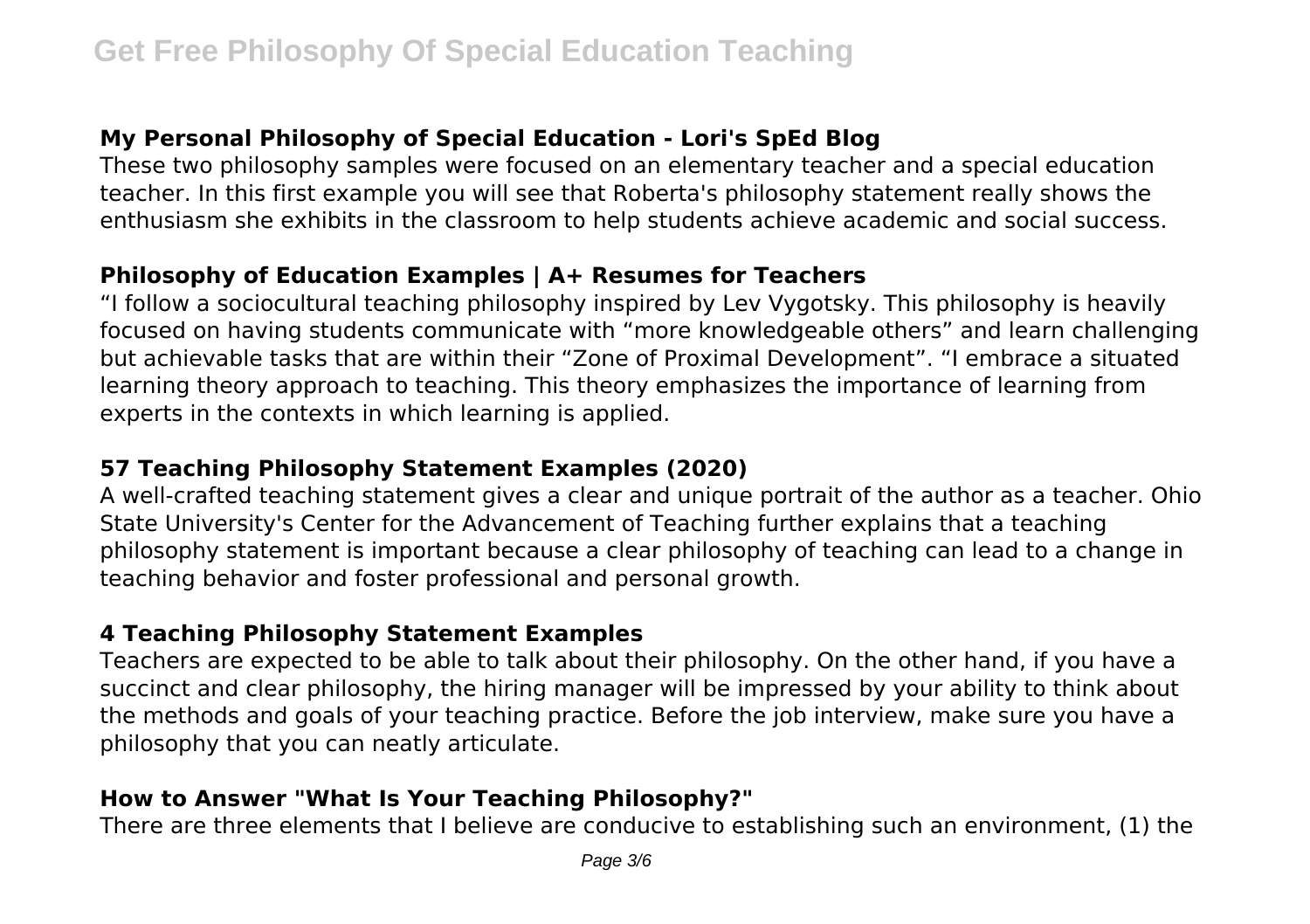teacher acting as a guide, (2) allowing the child's natural curiosity to direct his/her learning, and (3) promoting respect for all things and all people.

#### **Sample Philosophy Statements**

Philosophy. In the Pine-Richland School District every effort is made to provide students with a free and appropriate education in their home school. Instructional strategies, curriculum adaptations, and behavioral interventions are applied in the Least Restrictive Environment. The Least Restrictive Environment can range from regular classroom placement with consultation services provided to the student and/or teacher to full time support within a special education classroom or a special school.

#### **Special Education / Philosophy and Beliefs**

Although, it can be a satisfying career, special education teachers have a lot of demands. When applying for this position, teachers are required to show that they are able to effectively meet the educational needs of students with disabilities. An educational philosophy statement illustrates your beliefs about teaching and learning.

#### **How to Write a Personal Educational Philosophy Statement ...**

The meaning of a special educator to me is a person who works with children and youths who have a variety of disabilities. A small number of special education teachers work with students with severe cognitive, emotional, or physical disabilities, teaching them life skills and basic literacy.

## **Special Education Philosophy Free Essay Example**

Philosophy of Special Education The purpose of schooling is to help our special education students to be functional and independent in the real world. I want them to learn how to deal with real life situations and to be able to understand and adapt to the changes it may bring.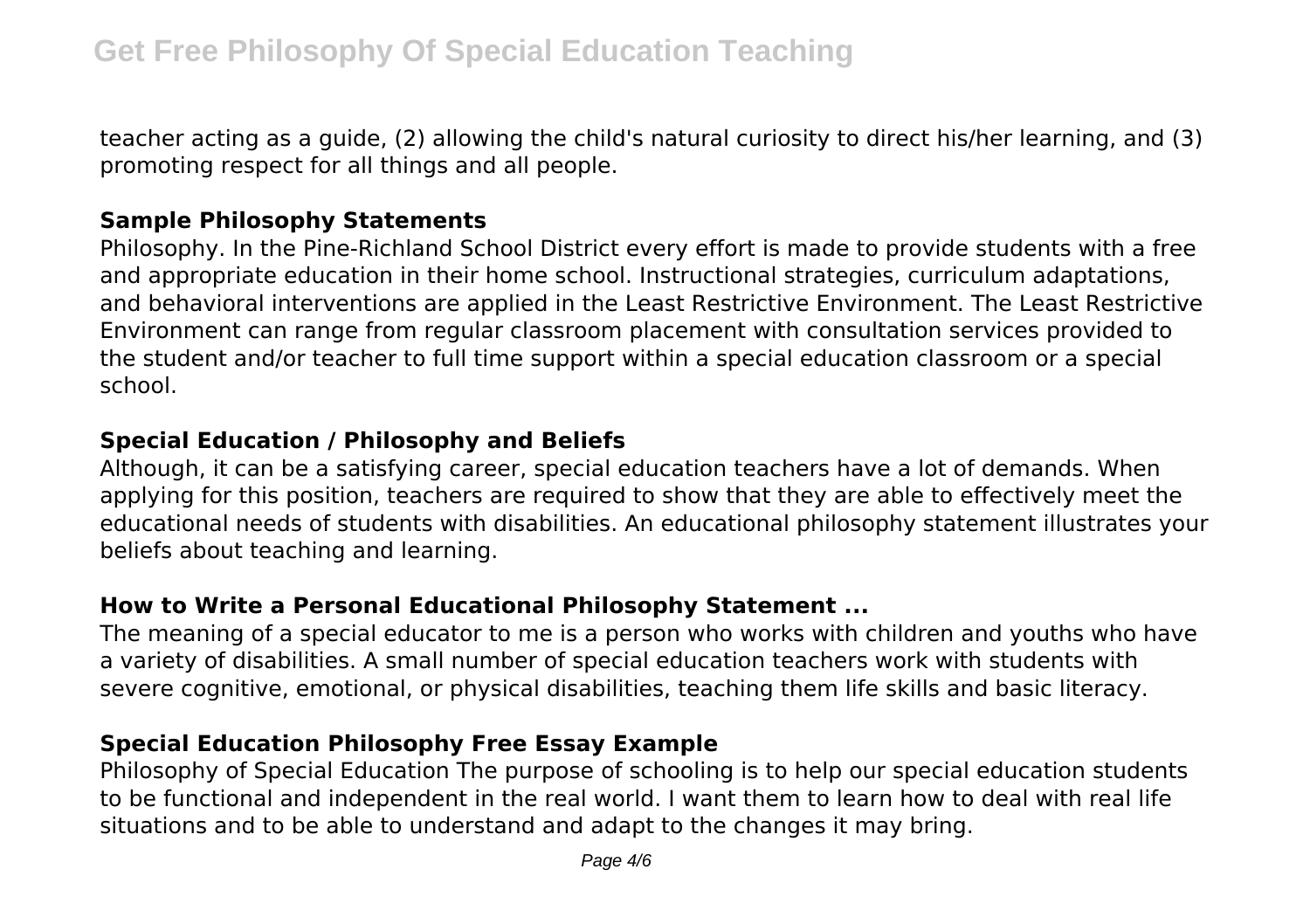## **Philosophy of Special Education - Term Paper**

A special education teacher's primary role is to provide instruction and support to those students with special needs. In the classroom is it the educators role to help create and put into effect the students IEPs ("Individualized Education Programs" 2019).

### **Philosophy of Special Education - UK Essays**

Philosophy of education - Philosophy of education - Teaching, learning, and curriculum: Many problems of educational practice that raise philosophical issues fall under this heading. Which subjects are most worth teaching or learning? What constitutes knowledge of them, and is such knowledge discovered or constructed? Should there be a single, common curriculum for all students, or should ...

#### **Philosophy of education - Teaching, learning, and ...**

The major philosophies of education can be broken down into three main types: teacher-centered philosophies, student-centered philosophies, and society-centered philosophies. These include Essentialism, Perennialism, Progressivism, Social Reconstructionism, Existentialism, Behaviorism, Constructivism, Conservatism, and Humanism.

#### **5 Things That Educators Should Know About the Philosophy ...**

Extract of sample "Philosophy of Special Education" Download file to see previous pages The paper presents my philosophy of Special Education which states that special education is concerned with educating students who possess particular needs, which gets in the way of their teaching and learning process.